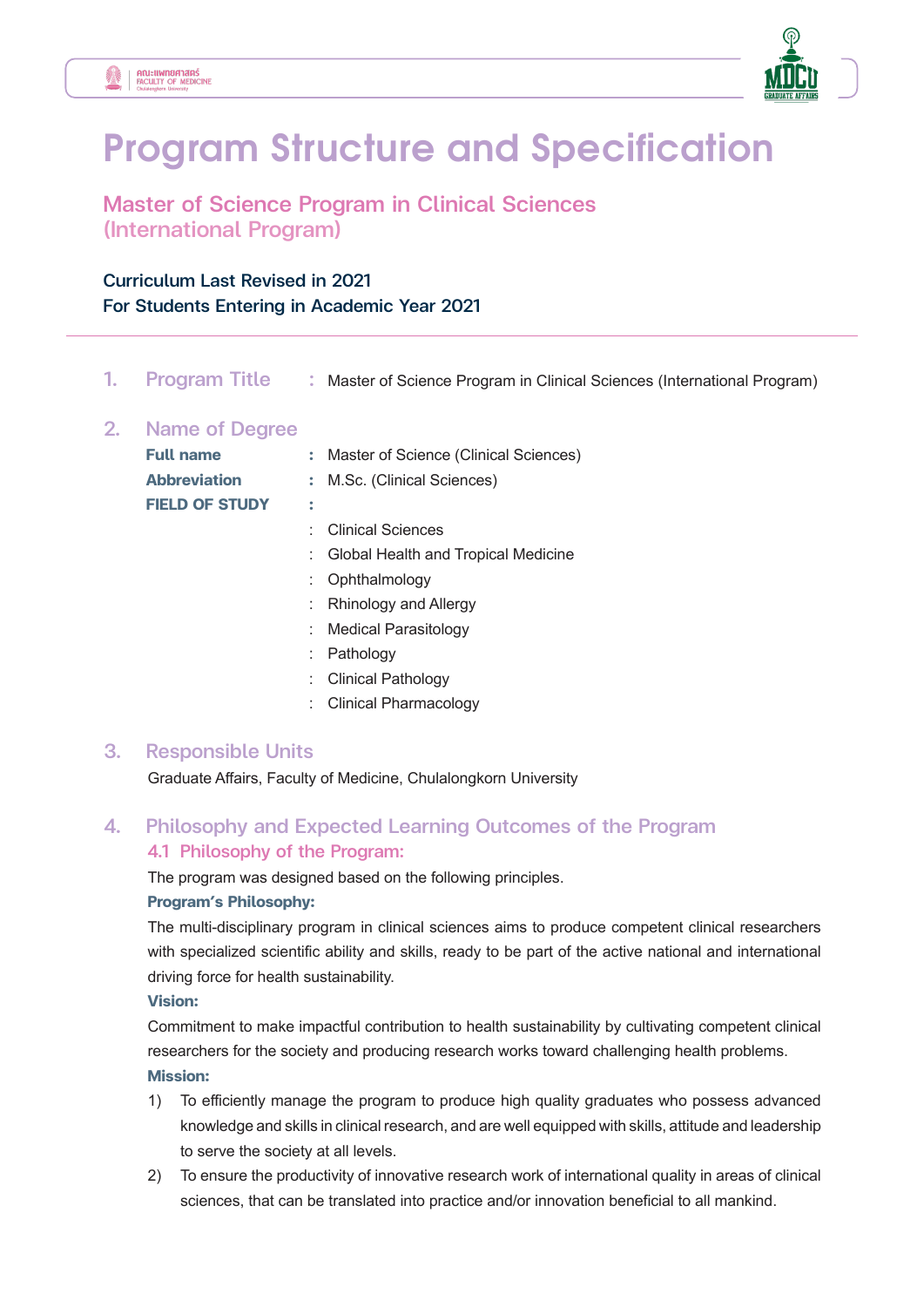

#### 4.2 Expected Learning Outcomes of the Program:

The ELOs are classified as follows:

- 1. Identify, interpret, and critique relevant clinical literature
- 2. Develop a logical clinical research question/ proposal to fill in the gap of health challenges
- 3. Design scope of clinical research and to choose appropriate methodologies
- 4. Understand in depth and select the analytical and diagnostic technology/techniques/tools and methodologies relevant to research project
- 5. Uphold the international ethical, scientific and practical standards and regulatory requirements
- 6. Demonstrate proficiency in the skills needed to conduct clinical research, either independently or in collaboration with research partners
- 7. Analyze data and justify the results to make accurate conclusion of research outputs
- 8. Effectively communicate scientific information to professionals and the lay public through writing and/or oral communication.

#### 5. Admission Requirements

- 5.1 Applicants must be studying in the final year at the bachelor level, or hold a degree in B.Sc. in Medicine, Dentistry, Veterinary Science, Health sciences or Biological Science.
- 5.2 Applicants must have a valid English Proficiency Scores, followed the requirement of Faculty of Graduate Studies, Chulalongkorn University.
- 5.3 Applicants whose credentials differ from above requirement could apply to the program if the permission is granted by the Program Committee in concurrence with Faculty of Graduate Studies, Chulalongkorn University.
- 5.4 International students can apply through Online Active Recruitment at http://grad.md.chula.ac.th/.

#### 6. Selection Methods

 The candidates are screened by their overall undergraduate/graduate application documents including academic and research background by the program committees. All eligible applicants are then subjected to an interview (online or onsite) in English language by the program committees and potential advisors, and their overall performances are judged using rubric scale. Final decision will be made after the discussion of the Program Committee.

### 7. Academic System

#### 7.1 Semester system Semester

# 7.2 Credit Assignment

The number of credits assigned to each subject is determined as follows:

- 1. Lecture or discussion consuming 15 hours per semester is equal to 1 credit hour.
- 2. Laboratory or practice consuming 30 hours per semester is equal to 1 credit hour.
- 3. Thesis consuming 45 hours per semester is equal to 1 credit hour.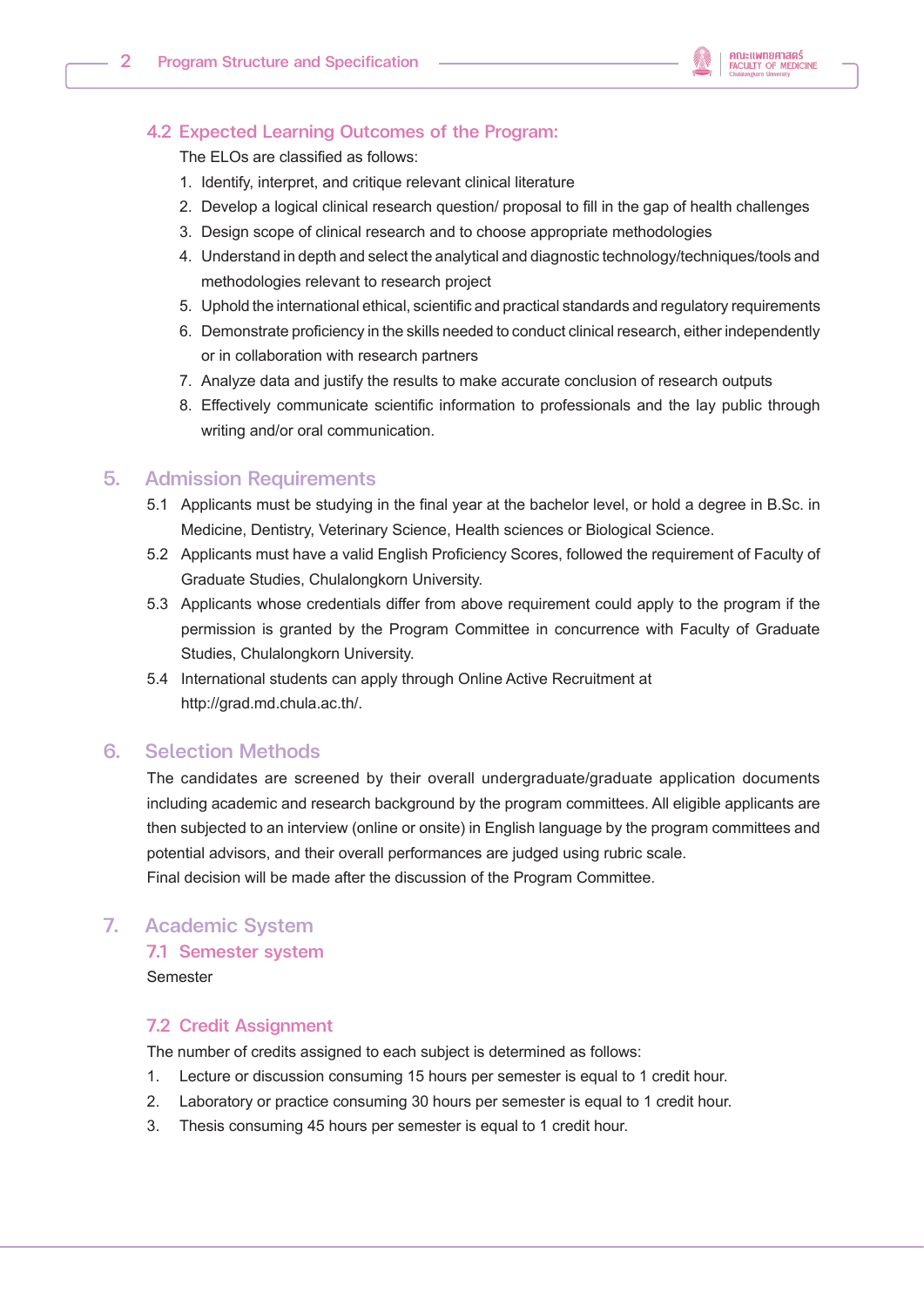

#### 8. Language

English is used in teaching and the assessment processes.

#### 9. Registration

- 9.1 Students must register as full-time students.
- 9.2 Students must register for no less than 9 credits and no more than 15 credits per semester, or according to program study plan.

# 10. Evaluation and Graduation Requirements 10.1 Evaluation

 Student evaluation is in accordance with Chulalongkorn University Graduate Studies Regulation. (See details at https://www.grad.chula.ac.th)

#### 10.2 Graduation Requirements

 Student evaluation is in accordance with Chulalongkorn University Graduate Studies Regulation. (See details at https://www.grad.chula.ac.th/news\_detail.php?news\_id=207&cat\_id=1)

#### **1. All master's degree students in Plan A1 must**

- 1.1 register for at least 36 credits of thesis and register for Course 3000706 Professional Development and Course 3000707 Seminar and Journal Club in Clinical Sciences as non-credit courses, evaluation as S/U in every semester until graduation and receive S in the last semester. Total credits acquired must at least 36 credits. A cumulative GPA must be 3.00 or more.
- 1.2. present thesis and pass the thesis examination according to the rules and regulations of Faculty of Graduate Studies, Chulalongkorn University.
- 1.3 obtain at least one publication that has been accepted for publication as a journal article at the national or international level.

#### **2. All master's degree students in Plan A2 must**

- 2.1 register for at least 18 credits of coursework and 18 credits of thesis. Students must register for Course 3000706 Professional Development and Course 3000707 Seminar and Journal Club in Clinical Sciences as non-credit courses, evaluation as S/U in every semester until graduation and receive S in the last semester. Total credits acquired must at least 36 credits. A cumulative GPA must be 3.00 or more.
- 2.2 present thesis and pass the thesis examination according to the rules and regulations of Faculty of Graduate Studies, Chulalongkorn University.
- 2.3 obtain at least one publication that has been accepted for publication as a journal article or a conference proceeding at the national or international level.

# 11. Program Structure<br>11.1 The number of credits required for the program

Number of credits required for the program is at least 36 credits.

3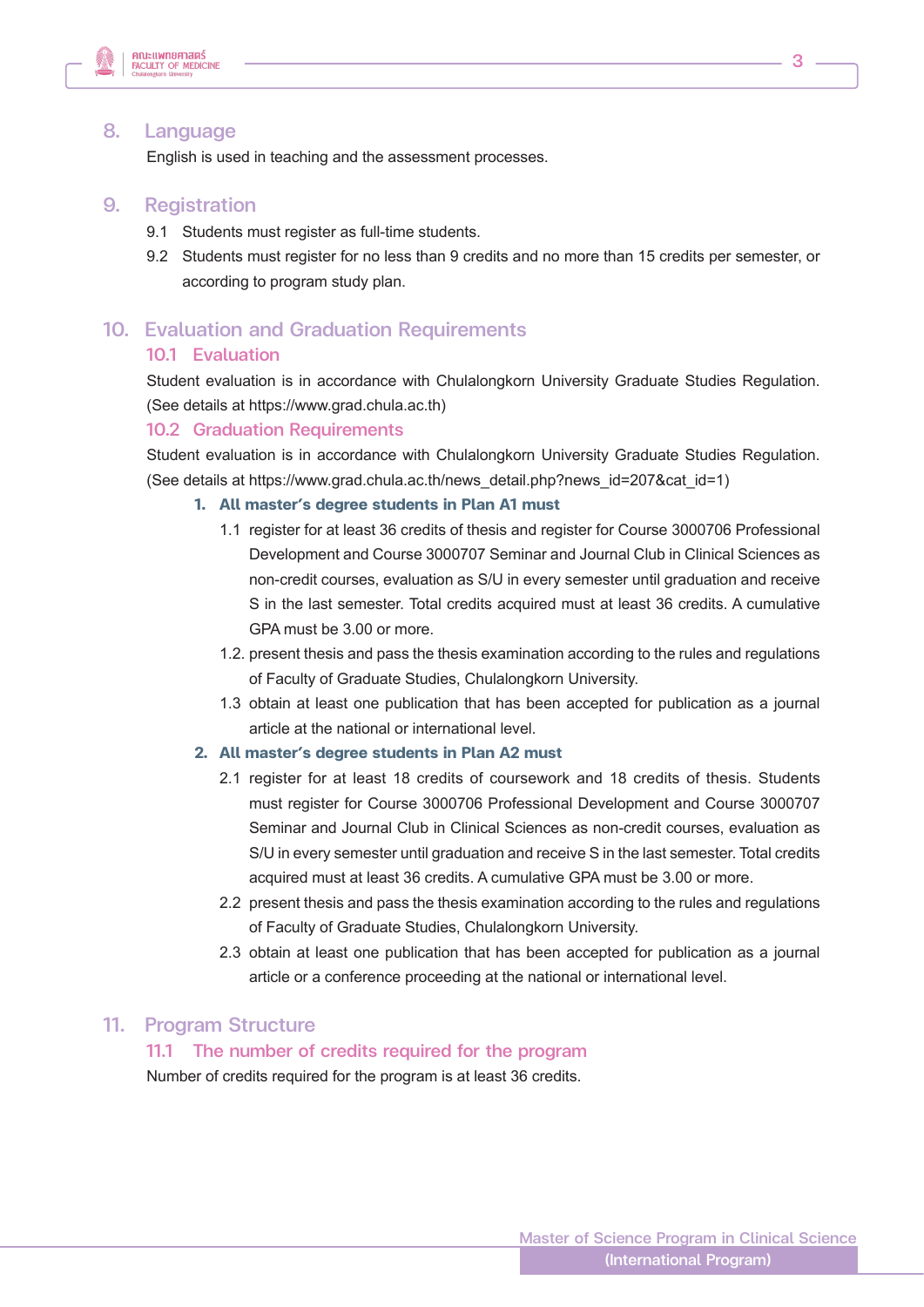

## 11.2 Curriculum Structure

| <b>Credits</b>   | Program Structure        |                                              |  |
|------------------|--------------------------|----------------------------------------------|--|
|                  | Plan A1<br>(Thesis only) | Plan A <sub>2</sub><br>(Thesis + Coursework) |  |
| Total credits    | 36                       | 36                                           |  |
| Coursework       |                          | 18                                           |  |
| Required courses |                          | 9                                            |  |
| Field courses    |                          | 6                                            |  |
| Elective courses | $\overline{\phantom{0}}$ | 3                                            |  |
| <b>Thesis</b>    | 36                       | 18                                           |  |

Students must register for Course 3000706 Professional Development and Course 3000707 Seminar and Journal Club in Clinical Sciences as non-credit courses, evaluation as S/U in every semester until graduation and receive S in the last semester.

#### 11.3 Course Requirements

|                     | <b>Courses</b>                                                 | <b>credits</b>           |
|---------------------|----------------------------------------------------------------|--------------------------|
|                     |                                                                | (lecture-lab-self study) |
| 1. Required courses |                                                                | 9 credits                |
| 3000703             | Research Methodology in Clinical Sciences                      | $3(1-6-5)$               |
| 3000705             | Research Projects in Clinical Sciences                         | $3(0-9-3)$               |
| 3000706             | <b>Professional Development</b>                                | S/U                      |
| 3000707             | Seminar and Journal Club in Clinical Sciences                  | S/U                      |
| 3000793             | <b>Fundamental Biostatistics in Clinical Sciences Research</b> | $3(2-3-7)$               |
| 2. Field courses    |                                                                | <b>6 credits</b>         |
|                     | 2.1 Clinical Sciences                                          |                          |
| 3000704             | <b>Biostatistics in Clinical Science Research</b>              | $3(1-6-5)$               |
| 3000792             | Systemic Literature Review and Meta-Analysis                   | $3(2-3-7)$               |
|                     | 2.2 Global Health and Tropical Medicine                        |                          |
| 3000710             | Advanced Tropical Medicine and Global Medicine 1               | $3(1-6-5)$               |
| 3000711             | Advanced Tropical Medicine and Global Medicine 2               | $3(1-6-5)$               |
| 2.3 Ophthalmology   |                                                                |                          |
| 3000704             | <b>Biostatistics in Clinical Science Research</b>              | $3(1-6-5)$               |
| 3003916             | General Ophthalmology                                          | $3(2-3-7)$               |
|                     | 2.4 Rhinology and Allergy                                      |                          |
| 3000770             | <b>Clinical Rhinology</b>                                      | $2(1-6-1)$               |
| 3000771             | Endoscopic Sinus and Skull Base Surgery                        | $2(1-6-1)$               |
| 3000772             | <b>Nasal Allergy</b>                                           | $2(1-6-1)$               |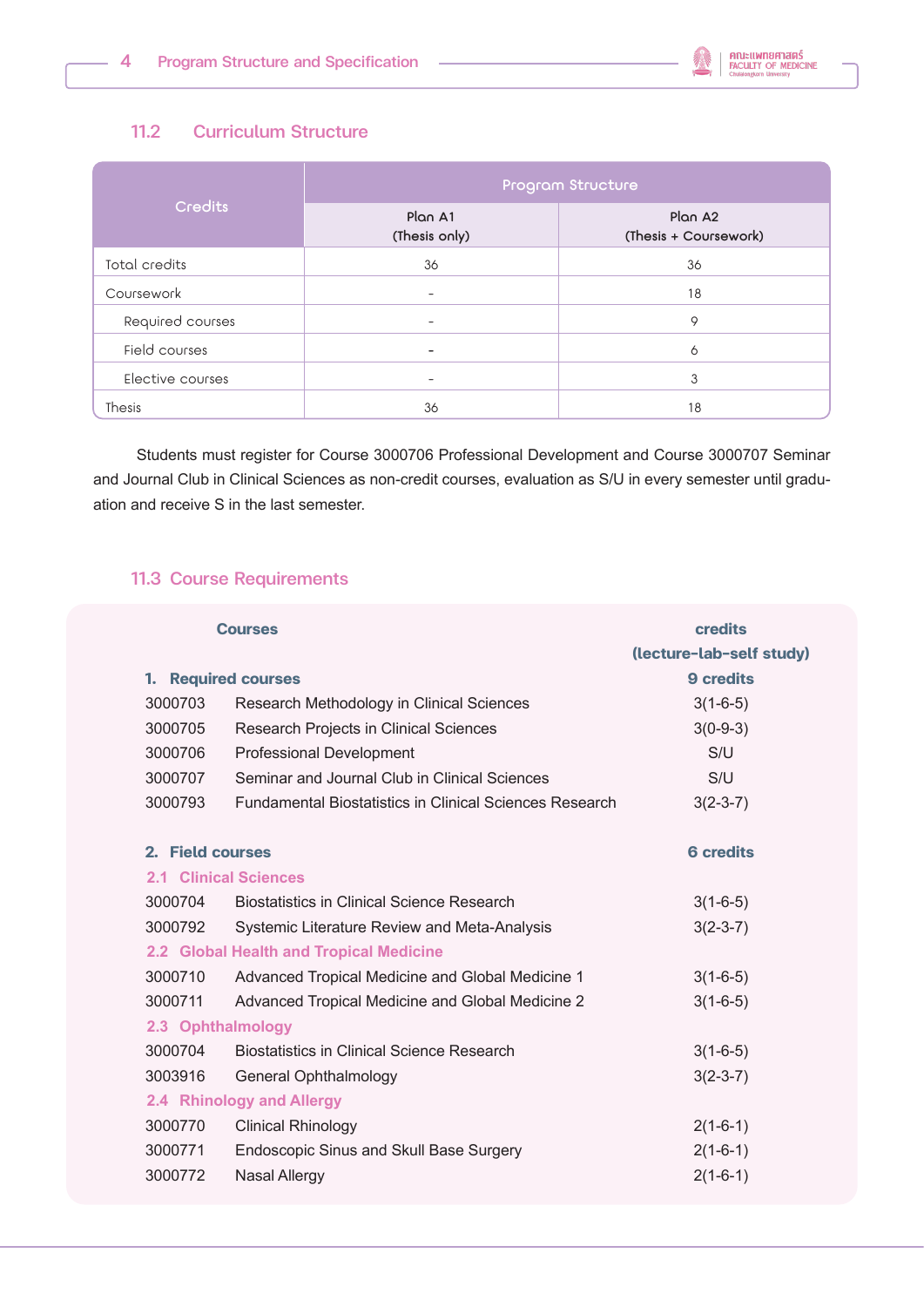

|               | <b>Courses</b>                                            | credits                  |
|---------------|-----------------------------------------------------------|--------------------------|
|               |                                                           | (lecture-lab-self study) |
|               | 2.5 Medical Parasitology                                  |                          |
| 3008701       | <b>Advanced Medical Parasitology I</b>                    | $3(1-6-5)$               |
| 3008831       | Special Research Project in Parasitology                  | $3(0-9-3)$               |
| 2.6 Pathology |                                                           |                          |
| 3009713       | <b>Practical Cytopathology</b>                            | $2(0-6-2)$               |
| 3009719       | Laboratory Practice in Pathology                          | $2(0-6-2)$               |
| 3009720       | Laboratory Practice in Immunopathology                    | $2(0-6-2)$               |
|               | <b>2.7 Clinical Pathology</b>                             |                          |
| 3013802       | Diagnostic Hematology                                     | $3(1-6-5)$               |
| 3013803       | <b>Diagnostic Clinical Chemistry</b>                      | $3(1-6-5)$               |
|               | <b>2.8 Clinical Pharmacology</b>                          |                          |
| 3010724       | Clinical pharmacology and therapeutics I                  | $3(0-9-3)$               |
| 3010725       | Clinical pharmacology and therapeutics II                 | $3(0-9-3)$               |
|               | 3. Elective courses                                       | <b>3 credits</b>         |
| 3000704       | <b>Biostatistics in Clinical Science Research</b>         | $3(1-6-5)$               |
| 3000708       | <b>Advanced Clinical Sciences</b>                         | $3(1-6-5)$               |
| 3000709       | <b>Current Topics in Clinical Sciences</b>                | $1(1-0-3)$               |
| 3000710       | Advanced Tropical Medicine and Global Medicine I          | $3(1-6-5)$               |
| 3000711       | Advanced Tropical Medicine and Global Medicine II         | $3(1-6-5)$               |
| 3000712       | Traveling and Touring Medicine                            | $3(1-6-5)$               |
| 3000713       | Rehabilitation Medicine for Musculoskeletal Pain          | $4(1-9-6)$               |
| 3000714       | Neuro-rehabilitation                                      | $4(1-9-6)$               |
| 3000715       | Clinical Sciences Project Proposals for Grant Application | $1(1-0-3)$               |
| 3000737       | Scientific Publication and Presentation                   |                          |
|               | in the Age of Information Technology                      | $1(1-0-3)$               |
| 3000755       | Bioinformatics in Biomedical Sciences and Biotechnology   | $2(1-3-4)$               |
| 3000757       | Protein Expression and Purification                       | $2(1-3-4)$               |
| 3000758       | Stem Cell Biology                                         | $3(3-0-9)$               |
| 3000759       | <b>Applied Regenerative Medicine</b>                      | $2(2-0-6)$               |
| 3000761       | <b>Medical Molecular Diagnostics</b>                      | $2(2-0-6)$               |
| 3000763       | <b>Protein Biochemistry</b>                               | $2(2-0-6)$               |
| 3000764       | Molecular Biology and Cellular Biotechnology              | $2(2-0-6)$               |
| 3000767       | <b>Systems Biology</b>                                    | $2(2-0-6)$               |
| 3000769       | <b>General Rhinology</b>                                  | $2(1 - 7 - 0)$           |
| 3000770       | <b>Clinical Rhinology</b>                                 | $2(1 - 7 - 0)$           |
| 3000771       | Endoscopic sinus and skull base surgery                   | $2(1 - 7 - 0)$           |
| 3000738       | Facial plastic and reconstructive surgery I               | $2(1 - 7 - 0)$           |
| 3000739       | Facial plastic and reconstructive surgery II              | $2(1 - 7 - 0)$           |
| 3000773       | Surgical Retina I                                         | $3(1-6-5)$               |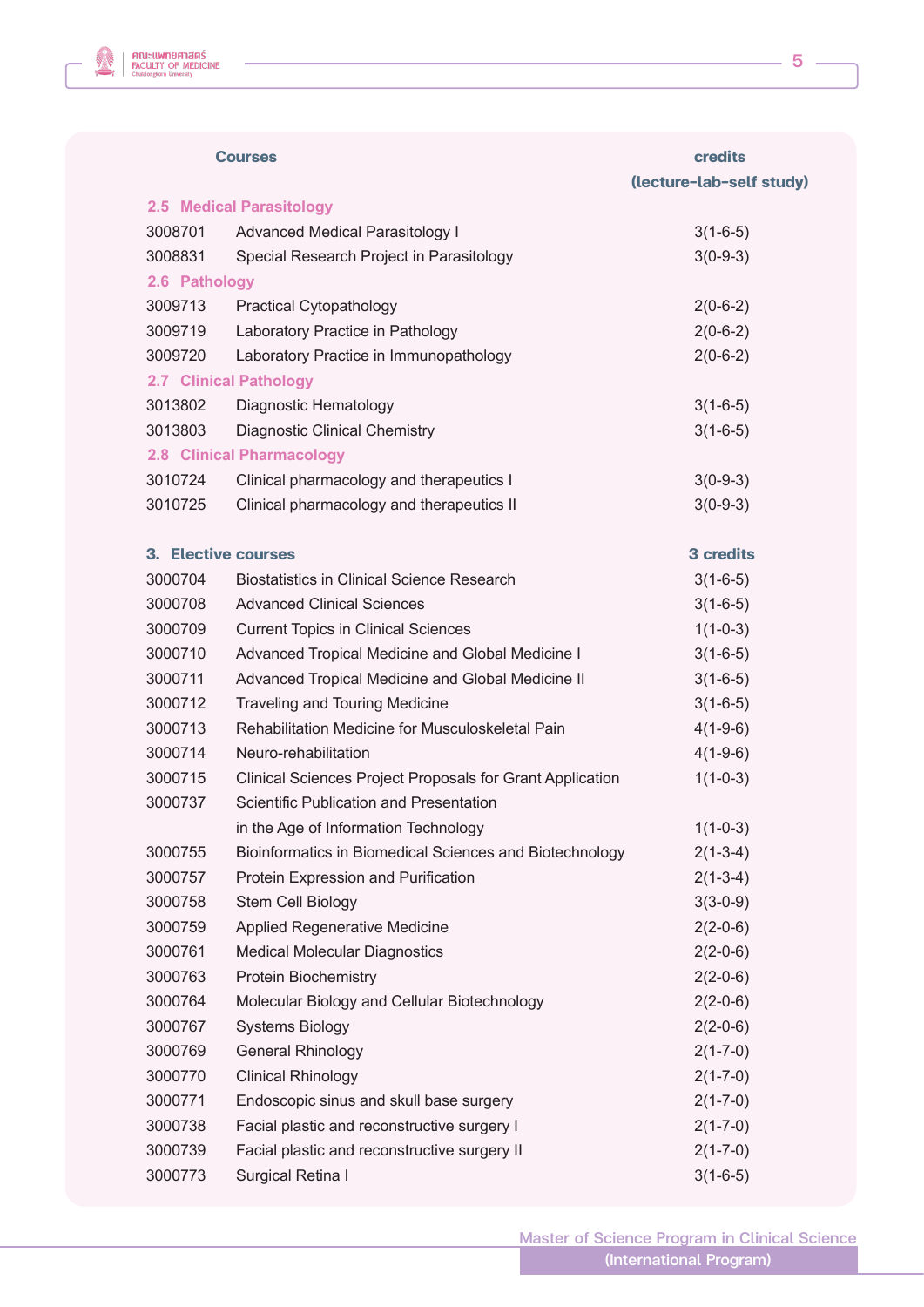

|         | <b>Courses</b>                                                 | <b>credits</b>           |
|---------|----------------------------------------------------------------|--------------------------|
|         |                                                                | (lecture-lab-self study) |
| 3000774 | Surgical Retina II                                             | $3(1-6-5)$               |
| 3000775 | <b>Medical Retina I</b>                                        | $3(1-6-5)$               |
| 3000776 | <b>Medical Retina II</b>                                       | $3(1-6-5)$               |
| 3000777 | Basic intraocular inflammation and uveitis                     | $3(1-6-5)$               |
| 3000778 | Basic intraocular inflammation and uveitis                     | $3(1-6-5)$               |
| 3000779 | Pediatric retina                                               | $1(1-2-1)$               |
| 3000780 | Special topic in posterior segment                             | $1(0-2-2)$               |
| 3000781 | Imaging in Posterior segment disease                           | $1(1-0-3)$               |
| 3000782 | Female Pelvic Medicine and Reconstructive Surgery I            | $3(1-6-5)$               |
| 3000783 | Female Pelvic Medicine and Reconstructive Surgery II           | $3(1-6-5)$               |
| 3000784 | Surgery in Female Pelvic Medicine and Reconstructive Surgery   | $4(1-9-6)$               |
| 3000785 | Urodynamics in Female Pelvic Medicine                          | $4(1-9-6)$               |
| 3000790 | <b>Publication Ethics and Peer Review Process</b>              | $1(1-0-3)$               |
| 3000791 | <b>Reading Clinical Research Articles</b>                      | $2(1-2-5)$               |
| 3000792 | Systemic Literature Review and Meta-Analysis                   | $3(2-3-7)$               |
| 3000793 | <b>Fundamental Biostatistics in Clinical Sciences Research</b> | $3(2-3-7)$               |
| 3001730 | Special Topics in Molecular Biology Research                   | $1(1-0-3)$               |
| 3003915 | Basic Sciences in Ophthalmology                                | $2(2-0-6)$               |
| 3001730 | Special Topics in Molecular Biology Research                   | $1(1-0-3)$               |
| 3005715 | <b>Genetic Engineering</b>                                     | $2(2-0-6)$               |
| 3008704 | Molecular Biology of Parasites                                 | $3(2-3-7)$               |
| 3008708 | Seminar in Parasitology I                                      | $1(1-0-3)$               |
| 3008801 | Seminar in Parasitology II                                     | $1(1-0-3)$               |
| 3010724 | Clinical pharmacology and therapeutics I                       | $3(0-9-3)$               |
| 3010725 | Clinical pharmacology and therapeutics II                      | $3(0-9-3)$               |
|         |                                                                |                          |

Students are able to register any graduate courses in Chulalongkorn University or other universities which are approved by the program committees.

| 4. Thesis      |               |            |
|----------------|---------------|------------|
| <b>Plan A1</b> |               |            |
| 3000816        | <b>Thesis</b> | 36 credits |
| <b>Plan A2</b> |               |            |
| 3000813        | <b>Thesis</b> | 18 credits |
|                |               |            |